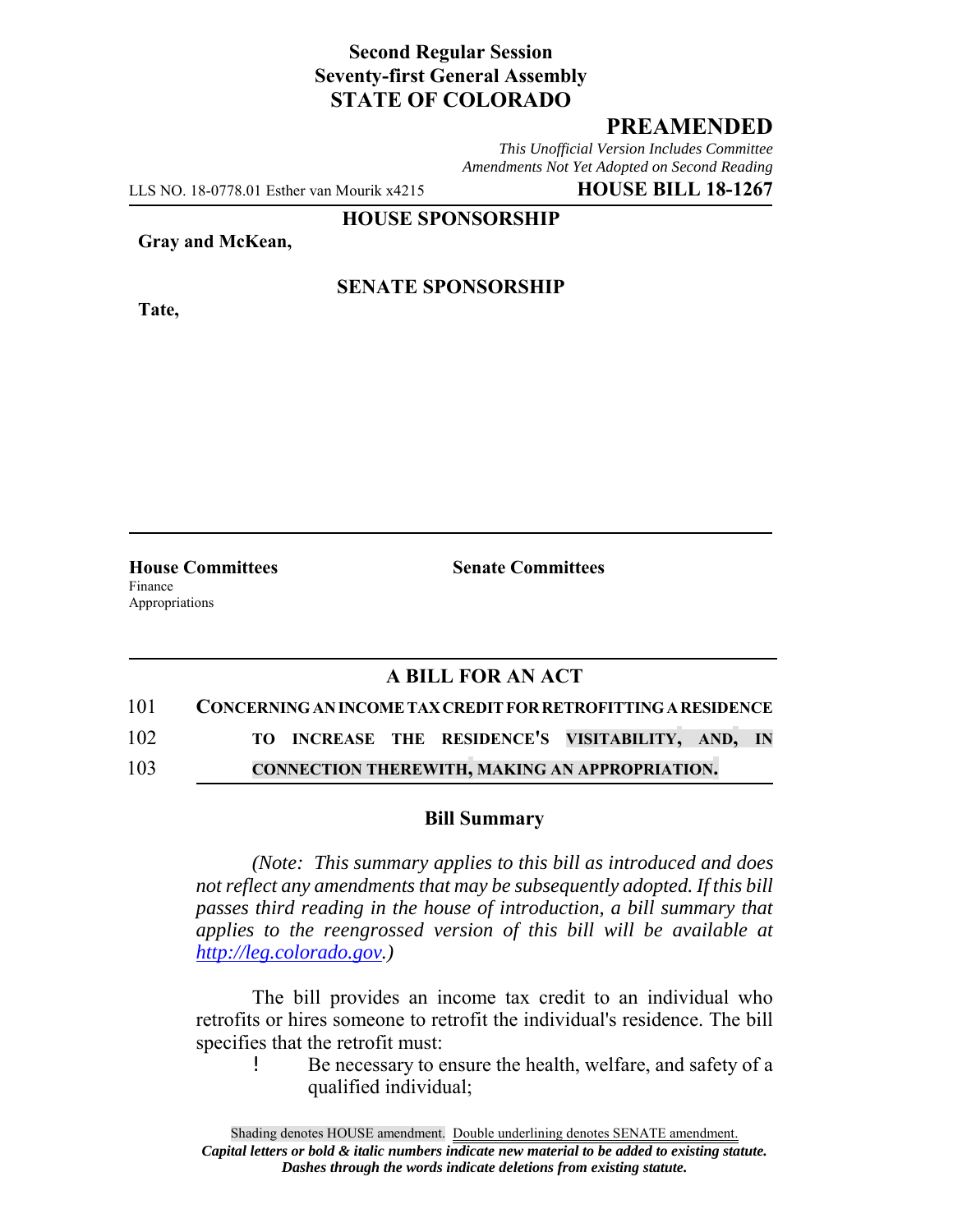- ! Increase the residence's visitability;
- ! Enable greater accessibility and independence in the residence for a qualified individual;
- ! Be required due to illness, impairment, or disability of a qualified individual; and
- ! Allow a qualified individual to age in place.
- *Be it enacted by the General Assembly of the State of Colorado:*
- **SECTION 1.** In Colorado Revised Statutes, **add** 39-22-539 as
- follows:
- **39-22-539. Credit for retrofitting a residence to increase a**
- **residence's visitability legislative declaration definitions repeal.**
- (1) THE GENERAL ASSEMBLY HEREBY FINDS AND DECLARES THAT THE
- INTENDED PURPOSE OF THE TAX CREDIT CREATED IN THIS SECTION IS TO
- MAKE RETROFITTING A RESIDENCE FOR HEALTH, WELFARE, AND SAFETY
- REASONS MORE AFFORDABLE.
- 10 (2) AS USED IN THIS SECTION:
- (a) "DEPENDENT" HAS THE SAME MEANING AS IN SECTION 152 (a) OF THE INTERNAL REVENUE CODE.
- (b) "DIVISION OF HOUSING" MEANS THE DIVISION OF HOUSING IN THE DEPARTMENT OF LOCAL AFFAIRS CREATED IN SECTION 24-32-704.
- (c) "QUALIFIED INDIVIDUAL" MEANS AN INDIVIDUAL WITH A FAMILY INCOME AT OR BELOW FOUR HUNDRED PERCENT OF THE FEDERAL POVERTY LEVEL, AN INDIVIDUAL'S SPOUSE, OR A DEPENDENT OF THE INDIVIDUAL.
- (d) "RETROFIT" MEANS CHANGES MADE TO A RESIDENCE THAT 20 MUST
- (I) BE NECESSARY TO ENSURE THE HEALTH, WELFARE, AND SAFETY 22 OF A QUALIFIED INDIVIDUAL;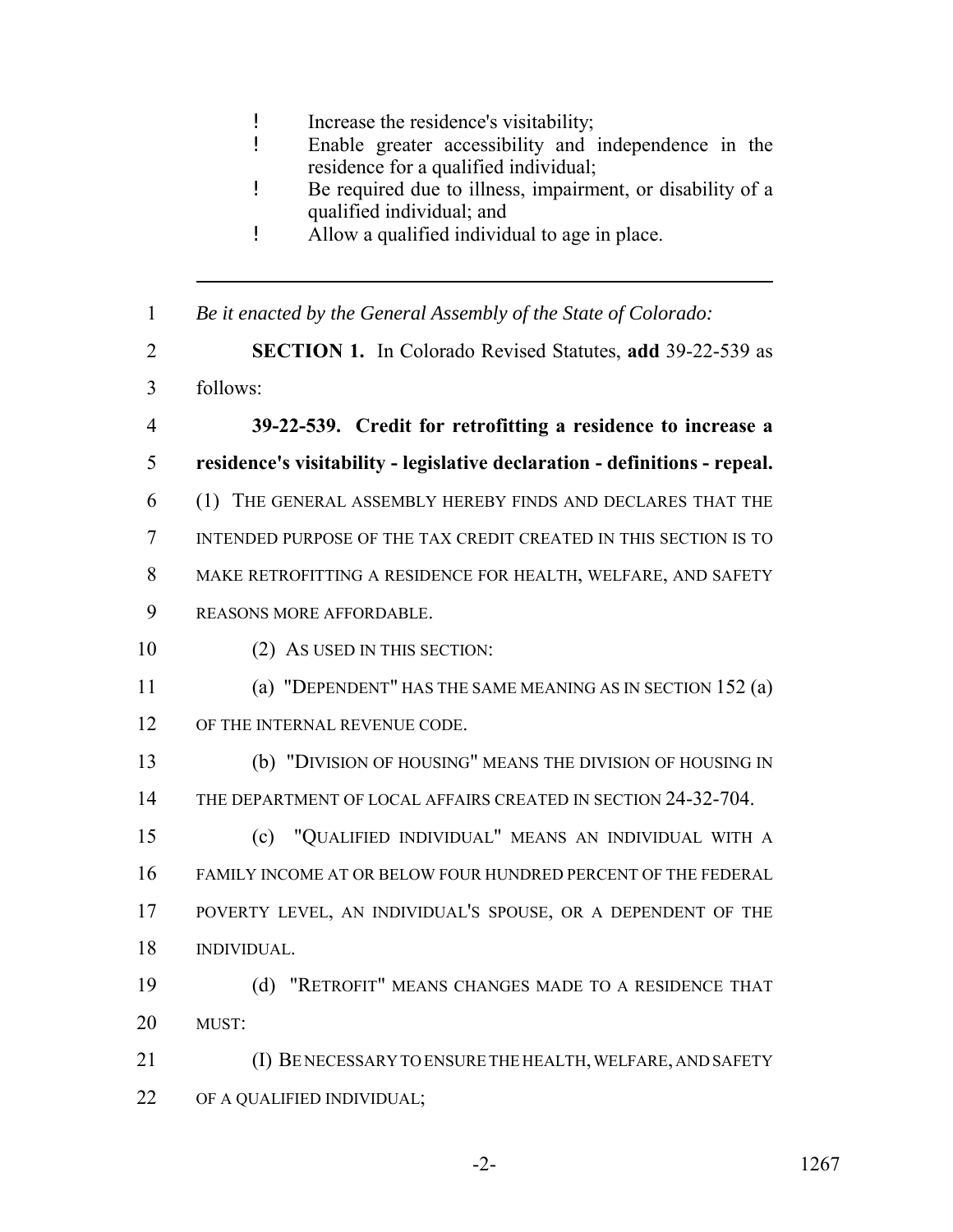(II) INCREASE THE RESIDENCE'S VISITABILITY;

 (III) ENABLE GREATER ACCESSIBILITY AND INDEPENDENCE IN THE RESIDENCE FOR A QUALIFIED INDIVIDUAL;

 (IV) BE REQUIRED DUE TO A QUALIFIED INDIVIDUAL'S ILLNESS, IMPAIRMENT, OR DISABILITY; AND

(V) ALLOW A QUALIFIED INDIVIDUAL TO AGE IN PLACE.

 (e) "VISITABILITY" MEANS A MEASURE OF A RESIDENCE'S EASE OF ACCESS FOR PERSONS WITH DISABILITIES.

 (3) (a) (I) EXCEPT AS PROVIDED IN SUBSECTION (3)(b)(III) OF THIS SECTION, FOR INCOME TAX YEARS COMMENCING ON OR AFTER JANUARY 11 1, 2019, BUT PRIOR TO JANUARY 1, 2024, AN INDIVIDUAL WHO RETROFITS OR HIRES SOMEONE TO RETROFIT THE INDIVIDUAL'S RESIDENCE AND WHO MEETS ANY ADDITIONAL REQUIREMENTS ESTABLISHED BY THE DIVISION OF 14 HOUSING IS ALLOWED A CREDIT AGAINST THE INCOME TAXES IMPOSED BY THIS ARTICLE 22 IN AN AMOUNT EQUAL TO THE COST OF THE RETROFIT OR FIVE THOUSAND DOLLARS, WHICHEVER IS LESS.

 (II) THE DIVISION OF HOUSING SHALL CONSULT WITH STAKEHOLDERS IN ESTABLISHING ANY ADDITIONAL REQUIREMENTS FOR THE INCOME TAX CREDIT AS REQUIRED IN SUBSECTION (3)(a)(I) OF THIS SECTION.

21 (b) (I) THE DIVISION OF HOUSING IS RESPONSIBLE FOR ISSUING CREDIT CERTIFICATES TO QUALIFIED INDIVIDUALS. THE CREDIT CERTIFICATE MUST IDENTIFY THE TAXPAYER AND CERTIFY THAT THE INDIVIDUAL MEETS THE REQUIREMENTS SET FORTH IN THIS SECTION.

25 (II) TO CLAIM THE CREDIT UNDER THIS SECTION, THE INDIVIDUAL MUST INCLUDE THE CREDIT CERTIFICATE WITH THE INCOME TAX RETURN FILED WITH THE DEPARTMENT OF REVENUE.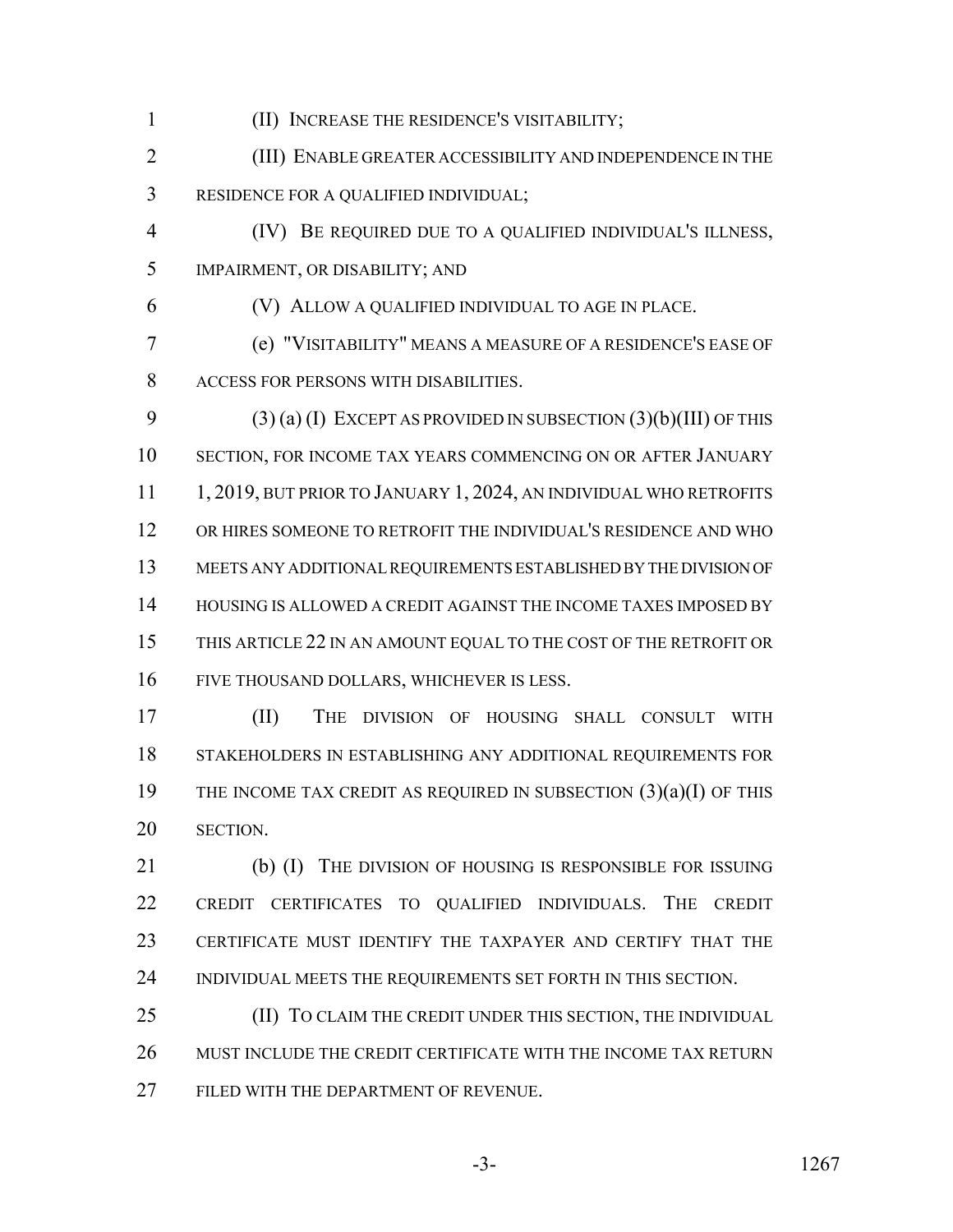(III) THE DIVISION OF HOUSING SHALL TRACK ALL THE CREDIT CERTIFICATES ISSUED UNDER THIS SECTION IN EACH INCOME TAX YEAR AND, WHEN THE TOTAL AMOUNT OF CREDIT CERTIFICATES ISSUED EQUALS ONE MILLION DOLLARS PER INCOME TAX YEAR, SHALL CEASE ISSUING CREDIT CERTIFICATES IN THAT INCOME TAX YEAR.UNTIL THE ONE MILLION DOLLAR PER INCOME TAX YEAR CAP IS REACHED, THE CREDIT CERTIFICATES SHALL BE ISSUED IN THE ORDER IN WHICH THEY ARE REQUESTED.

 (4) IF THE AMOUNT OF THE CREDIT ALLOWED IN THIS SECTION EXCEEDS THE AMOUNT OF INCOME TAXES OTHERWISE DUE ON THE INDIVIDUAL'S INCOME IN THE INCOME TAX YEAR FOR WHICH THE CREDIT 12 IS BEING CLAIMED, THE AMOUNT OF THE CREDIT NOT USED AS AN OFFSET 13 AGAINST INCOME TAXES IN THE CURRENT INCOME TAX YEAR MAY BE CARRIED FORWARD AND USED AS A CREDIT AGAINST SUBSEQUENT YEARS' INCOME TAX LIABILITY FOR A PERIOD NOT TO EXCEED FIVE YEARS AND MUST BE APPLIED FIRST TO THE EARLIEST INCOME TAX YEARS POSSIBLE. ANY CREDIT REMAINING AFTER THE PERIOD MAY NOT BE REFUNDED OR CREDITED TO THE INDIVIDUAL.

 (5) THIS SECTION IS REPEALED, EFFECTIVE DECEMBER 31, 2028. **SECTION 2. Appropriation.** (1) For the 2018-19 state fiscal year, \$132,328 is appropriated to the department of local affairs. This appropriation is from the general fund. To implement this act, the department may use this appropriation as follows:

 (a) \$55,496 for use by the division of housing for personal services related to community and non-profit services, which amount is based on an assumption that the division will require an additional 1.0 FTE;